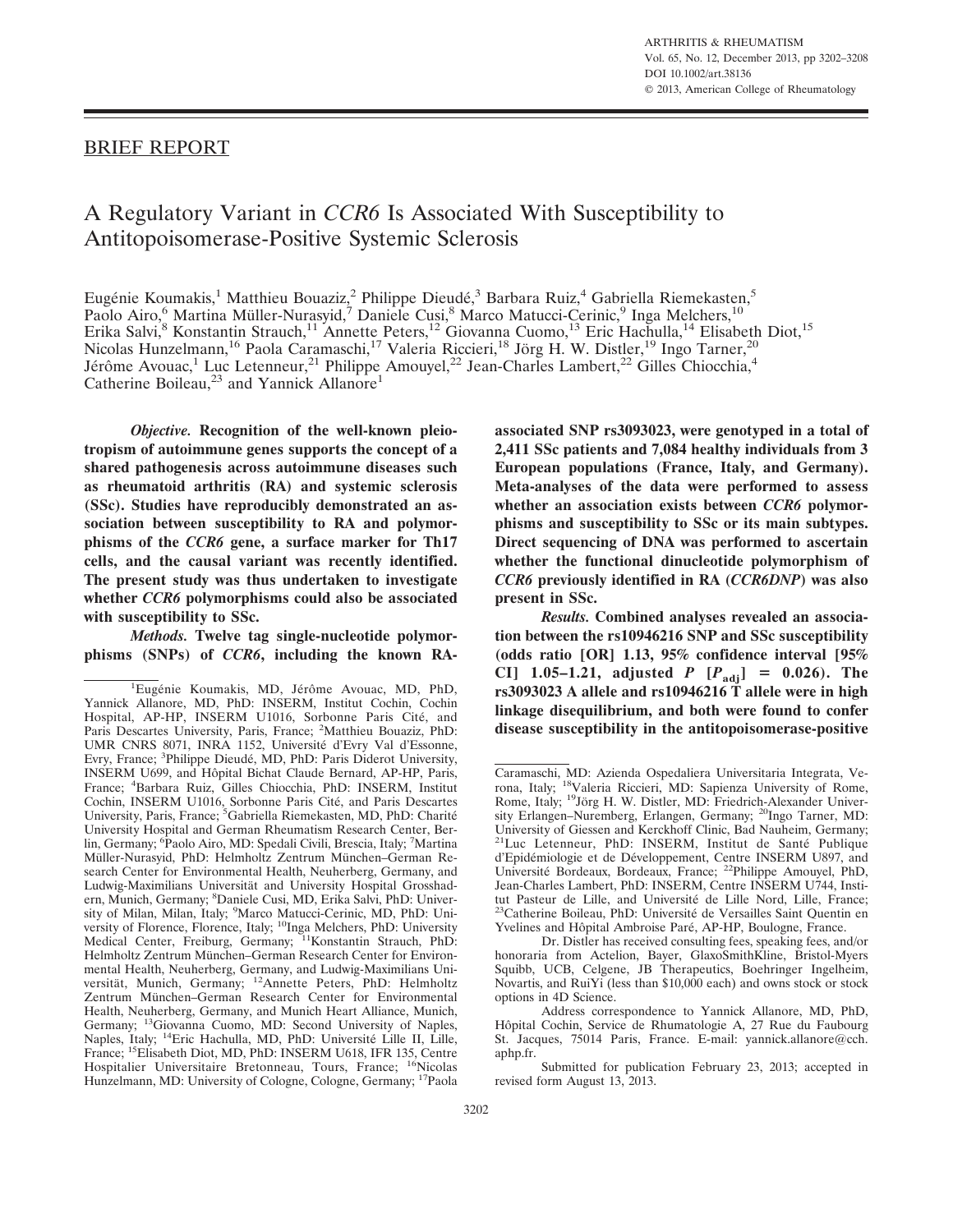**subset of SSc patients (OR 1.27, 95% CI 1.13–1.42,**  $P_{\text{adj}} = 1.5 \times 10^{-3}$  and OR 1.32, 95% CI 1.17–1.48,  $P_{\text{adj}} =$  $9.0 \times 10^{-5}$ , respectively, relative to healthy controls). **Direct sequencing of the DNA of 78 individuals supported the hypothesis that the regulatory dinucleotide** *CCR6DNP* **could be the causal variant in SSc.**

*Conclusion.* **The results of this study establish** *CCR6* **as a new susceptibility factor for antitopoisomerasepositive SSc, as demonstrated in 3 European Caucasian populations, confirming the notion that SSc and RA could conceivably share autoimmune risk alleles. The results also suggest a potential role of the interleukin-17 pathway in SSc.**

Systemic sclerosis (SSc) is a chronic systemic disease with a complex pathogenesis. The disease is characterized by early vascular alterations and activation of the immune system, with autoimmune features preceding the deposition of extracellular matrix, leading to systemic fibrosis. Although it is frequently characterized as an autoimmune disease, the mechanisms underlying the early inflammatory phase of SSc, involving both T cells and B cells, remain poorly understood.

In recent years, numerous genetic factors underlying the susceptibility to SSc have been identified, mainly through association studies using candidate gene approaches and a few genome-wide association studies (GWAS) (1,2). The majority of these susceptibility loci belong to pathways that lead to autoimmune responses or inflammation. In these pathways, the loci may be involved in antigen processing (*MHC*), innate immunity (*IRF5*), T cell differentiation and/or activation (*STAT4*, *TNFSF4, CD226*), and signaling (*TNFAIP3*, *TNIP1*, *PTPN22*, *BANK1*, *BLK*, *CD247*) (1). Most of these known susceptibility loci have also been identified in other autoimmune diseases, thus highlighting the existence of a genetic overlap between SSc and other autoimmune diseases and the concept of shared autoimmunity. In particular, several loci, including *PTPN22*, *STAT4*, and *TNFAIP3*, have been reported to be associated with rheumatoid arthritis (RA) (3).

A large meta-analysis of GWAS studies of RA cohorts, all involving patients with RA of European descent who were positive for RA-typical autoantibodies, confirmed associations with 4 loci that have been implicated in other autoimmune diseases, including the single-nucleotide polymorphism (SNP) rs3093023, located in the *CCR6* gene region (4). A concurrent GWAS study also identified a strong association between the *CCR6* locus and RA in a Japanese population (5). The

association was replicated in 2 independent Japanese replication cohorts (5). In addition, a functional triallelic dinucleotide polymorphism of *CCR6*, *CCR6DNP*, was recently discovered (5). Indeed, this *CCR6DNP* polymorphism has been found to correlate with the levels of *CCR6* messenger RNA, been associated with the detection of interleukin-17 (IL-17) in the sera of RA patients, and been shown to exhibit effects on gene transcription, suggesting that this dinucleotide polymorphism is a causal variant (5). The same *CCR6DNP* variant was also associated with susceptibility to several other autoimmune diseases, including Graves' disease and Crohn's disease (5). Very recently, another meta-analysis of GWAS studies strongly confirmed the association of RA with the *CCR6* locus in the Japanese population, and provided convincing evidence to support the existence of some shared genetic risk factors for RA between populations of European and Japanese ancestry (6).

The *CCR6* gene encodes C-C motif chemokine receptor 6, i.e., the receptor for CCL20 and a surface marker for IL-17–producing Th17 cells (7). It is believed that CCL20/CCR6 signaling plays a role in the recruitment of not only immature dendritic cells and their precursors, but also Th17 cells, into sites of potential antigen entry (7). Various disease models for systemic lupus erythematosus and RA have been linked to infiltration of Th17 cells, most of them reporting CCR6 as a key factor for Th17 cell infiltration into the target tissues (8). With regard to this process in patients with SSc, published data are scarce, but studies in an animal model of SSc have suggested that IL-17 might play a role in the development of skin fibrosis (9).

Given the evidence of shared, common autoimmune genes between RA and SSc, together with the increasing data showing that Th17 cells may be a critical factor in autoimmune diseases, the current study sought to investigate whether there are any associations between *CCR6* polymorphisms and susceptibility to SSc.

#### **PATIENTS AND METHODS**

**Study population.** In total, 2,411 SSc patients and 7,084 unrelated, ethnically matched healthy individuals from 3 European populations were included (France,  $n = 1,082$  SSc cases and  $n = 3,084$  controls; Italy,  $n = 680$  SSc cases and  $n =$ 1,895 controls; Germany,  $n = 649$  SSc cases and  $n = 2,105$ controls). Detailed phenotypic assessment was carried out in all SSc patients, as previously described (2,10). In addition, in all patients, we determined the cutaneous subtype of SSc, according to the criteria of LeRoy et al (11), and carried out a phenotypic assessment by subtype. All patients were tested for antinuclear antibodies and their putative specificity. Anticentromere antibodies were determined on the basis of their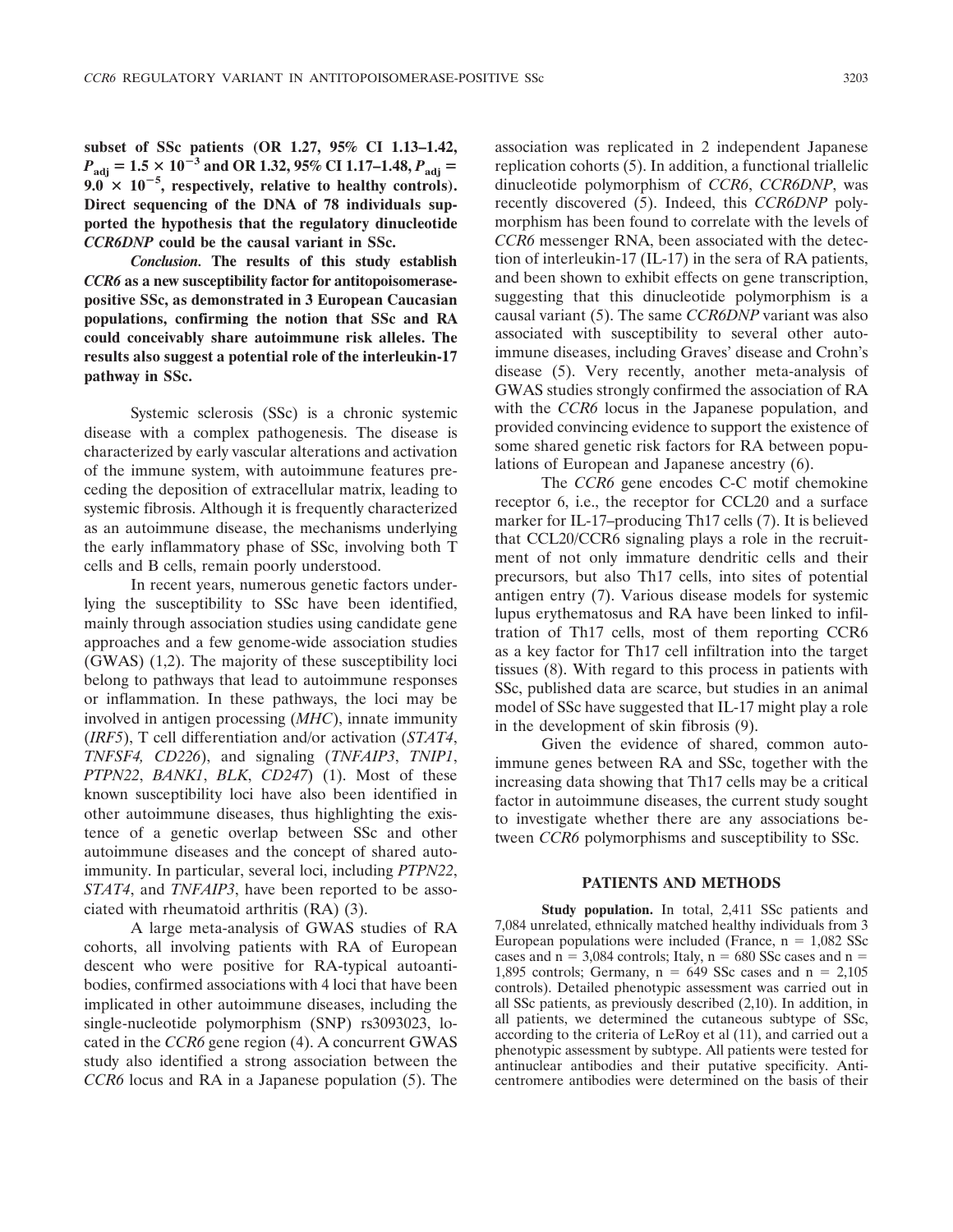| SNP minor/major<br>allele, group | No. of<br>subjects | Genotype    |              |             | MAF, |                        | Adjusted               | <b>OR</b>           |
|----------------------------------|--------------------|-------------|--------------|-------------|------|------------------------|------------------------|---------------------|
|                                  |                    | 1/1         | 1/2          | 2/2         | $\%$ | $\boldsymbol{P}$       | $P+$                   | $(95\% \text{ CI})$ |
| rs3093023 A/G                    |                    |             |              |             |      |                        |                        |                     |
| <b>SSc</b>                       | 2,366              | 511(21.6)   | 1,176(49.7)  | 679 (28.7)  | 46.5 | 0.07                   |                        | $1.06(0.99-1.14)$   |
| <b>lcSSc</b>                     | 1,471              | 311(21.1)   | 730 (49.6)   | 430 (29.2)  | 46.0 | 0.36                   |                        | $1.04(0.96 - 1.13)$ |
| $SSc ACA+$                       | 870                | 182(20.9)   | 422 (48.5)   | 266(30.6)   | 45.2 | 0.89                   |                        | $1.01(0.91 - 1.11)$ |
| dcSSc                            | 709                | 165(23.3)   | 349 (49.2)   | 195 (27.5)  | 47.9 | 0.034                  |                        | $1.13(1.01-1.26)$   |
| $SSc$ ATA+                       | 648                | 161(24.9)   | 337 (52.0)   | 150(23.2)   | 50.9 | $6.6 \times 10^{-5}$ ‡ | $1.5 \times 10^{-3}$ ± | $1.27(1.13 - 1.42)$ |
| SSc with FA                      | 810                | 183(22.6)   | 407(50.3)    | 220(27.2)   | 47.7 | 0.04                   |                        | $1.12(1.01-1.24)$   |
| SSc plus other AID               | 275                | 70(25.5)    | 135(49.1)    | 70(25.5)    | 50.0 | 0.02                   |                        | $1.23(1.03-1.46)$   |
| Healthy controls                 | 6,912              | 1,360(19.7) | 3,495(50.6)  | 2,057(29.8) | 45.0 | <b>NA</b>              | NA.                    | <b>NA</b>           |
| rs10946216 T/C                   |                    |             |              |             |      |                        |                        |                     |
| SS <sub>c</sub>                  | 2,351              | 528 (22.5)  | 1,186(50.5)  | 637(27.1)   | 47.5 | 0.0012                 | 0.026                  | $1.13(1.05-1.21)$   |
| <b>lcSSc</b>                     | 1,457              | 318 (21.8)  | 738 (50.7)   | 401(27.5)   | 47.2 | 0.035                  |                        | $1.10(1.01-1.19)$   |
| SSc ACA+                         | 860                | 186(21.6)   | 431(50.1)    | 243 (28.3)  | 46.7 | 0.21                   |                        | $1.07(0.96 - 1.19)$ |
| dcSSc                            | 710                | 169(23.8)   | 354 (49.9)   | 187(26.3)   | 48.7 | 0.006                  | 0.13                   | $1.17(1.05-1.31)$   |
| $SSc$ ATA+                       | 649                | 166(25.6)   | 341 (52.5)   | 142 (21.9)  | 51.9 | $4.1 \times 10^{-6}$ : | $9.0 \times 10^{-5}$ : | $1.32(1.17-1.48)$   |
| SSc with FA                      | 805                | 189 (23.5)  | 405(50.3)    | 211 (26.2)  | 48.6 | 0.005                  | 0.11                   | $1.17(1.05-1.30)$   |
| SSc plus other AID               | 268                | 69(25.8)    | 136(50.8)    | 63(23.5)    | 51.1 | 0.0049                 | 0.11                   | $1.29(1.08-1.54)$   |
| Healthy controls                 | 5,017              | 1,015(20.2) | 2,491 (49.7) | 1,511(30.1) | 45.1 | <b>NA</b>              | <b>NA</b>              | NA.                 |

**Table 1.** Pooled analysis of associations with the *CCR6* rs3093023 and rs10946216 single-nucleotide polymorphisms (SNPs) in the combined Caucasian (French, Italian, and German) populations in an additive recessive model\*

\* MAF = minor allele frequency; OR = odds ratio;  $95\%$  CI =  $95\%$  confidence interval; SSc = systemic sclerosis; lcSSc = limited cutaneous subtype of systemic sclerosis;  $ACA + \frac{1}{2}$  anticentromere antibody positive;  $dcSSc =$  diffuse cutaneous subtype of systemic sclerosis;  $ATA + \frac{1}{2}$  antitopoisomerase I antibody positive;  $FA =$  fibrosing alveolitis;  $AID =$  autoimmune disease (other than rheumatoid arthritis);  $NA =$  not applicable. † *P* values were adjusted using Bonferroni correction for multiple comparisons.

 $\ddagger$  Significant association (at  $\ddot{P}$  < 0.05).

distinctive immunofluorescence pattern. Anti–topoisomerase I antibodies were determined by counterimmunoelectrophoresis.

The study was approved by our local institutional review boards, and written informed consent was obtained from all subjects. Patients with SSc in whom RA was also diagnosed were excluded prior to the current analysis, in order to avoid bias due to a possible excess of the risk alleles attributable to these patients, as previously described (10).

**SNP selection and genotyping.** DNA samples from SSc patients and controls were genotyped for 12 tag SNPs of *CCR6* (6q27): rs11575083, rs10946216, rs3093010, rs2071171, rs3093007, rs3093012, rs1855025, rs3093009, rs3798315, rs3093006, rs9459883, and rs3093023. We also included available genome-wide data from 1,984 French controls, 291 Italian controls, and 993 German controls from the Three Cities cohort, HYPERGENES study (http://www.hypergenes.eu), and KORA F4 study, respectively, since some of the *CCR6* tag SNPs were included in the chips used for these projects (2). The rs3093023 SNP is known to be associated with RA (4). In addition, in European Caucasian populations, this SNP appears to be in strong linkage disequilibrium (LD) ( $r^2 > 0.80$ ) with 2 other RA-associated SNPs, rs3093024 and rs963334 (part of the *CCR6DNP*), both of which were found to be associated with RA in a study by Kochi et al (5). Genotyping was performed using a competitive allele-specific polymerase chain reaction (PCR) system (KASPar Genotyping; Kbioscience), as previously described (10).

**Sequencing of the** *CCR6DNP* **polymorphism.** To further investigate the potential causal variant, we sought to determine whether rs3093023 could tag the recently identified functional *CCR6DNP.* We randomly selected 78 individuals from the French cohort (42 SSc patients and 36 controls) on the basis of their rs3093023 genotype (A/A, G/A, or G/G), yielding 17 subjects with the A/A genotype, 36 with the G/A genotype, and 25 with the G/G genotype. Genomic DNA was extracted from blood samples and was amplified for direct sequencing by PCR (Macherey-Nagel), using the following forward and reverse sequences: 5-CAACCACCTTTGAAA-GAGCAG-3' and 5'-CCCTTGTTCATCCCAACCT-3'. DNA products (207 bp in length) were purified using a Multiscreen PCR filter plate (Millipore) and then directly sequenced using a BigDye Terminator Cycle Sequencing kit (version 3.1; Applied Biosystems).

**Statistical analysis.** Statistical analyses were conducted using the *Arthritis & Rheumatism* recommendations for genetic association studies (12), and included power calculations and haplotype analyses. Tests for conformity with Hardy-Weinberg equilibrium (HWE) were performed using a standard chi-square test (1 degree of freedom). All odds ratios (ORs) are provided with the 95% confidence intervals (95% CIs). Individual association analyses to assess possible associations of *CCR6* SNPs with SSc were performed by comparing the allelic distribution between cases and controls using the Fisher's exact test. The same procedure was applied to subgroups stratified according to SSc phenotype. We applied a conservative Bonferroni correction for multiple testing, that took into account both the number of phenotypic subsets and the number of tag SNPs tested ( $n = 22$ ). An adjusted *P* value of less than 0.05 was considered statistically significant.

**Meta-analysis of** *CCR6* **rs3093023 and rs10946216 SNPs.** The Breslow-Day method was applied to calculate the homogeneity of ORs between the 3 cohorts. The combined data for the 3 populations were subsequently analyzed by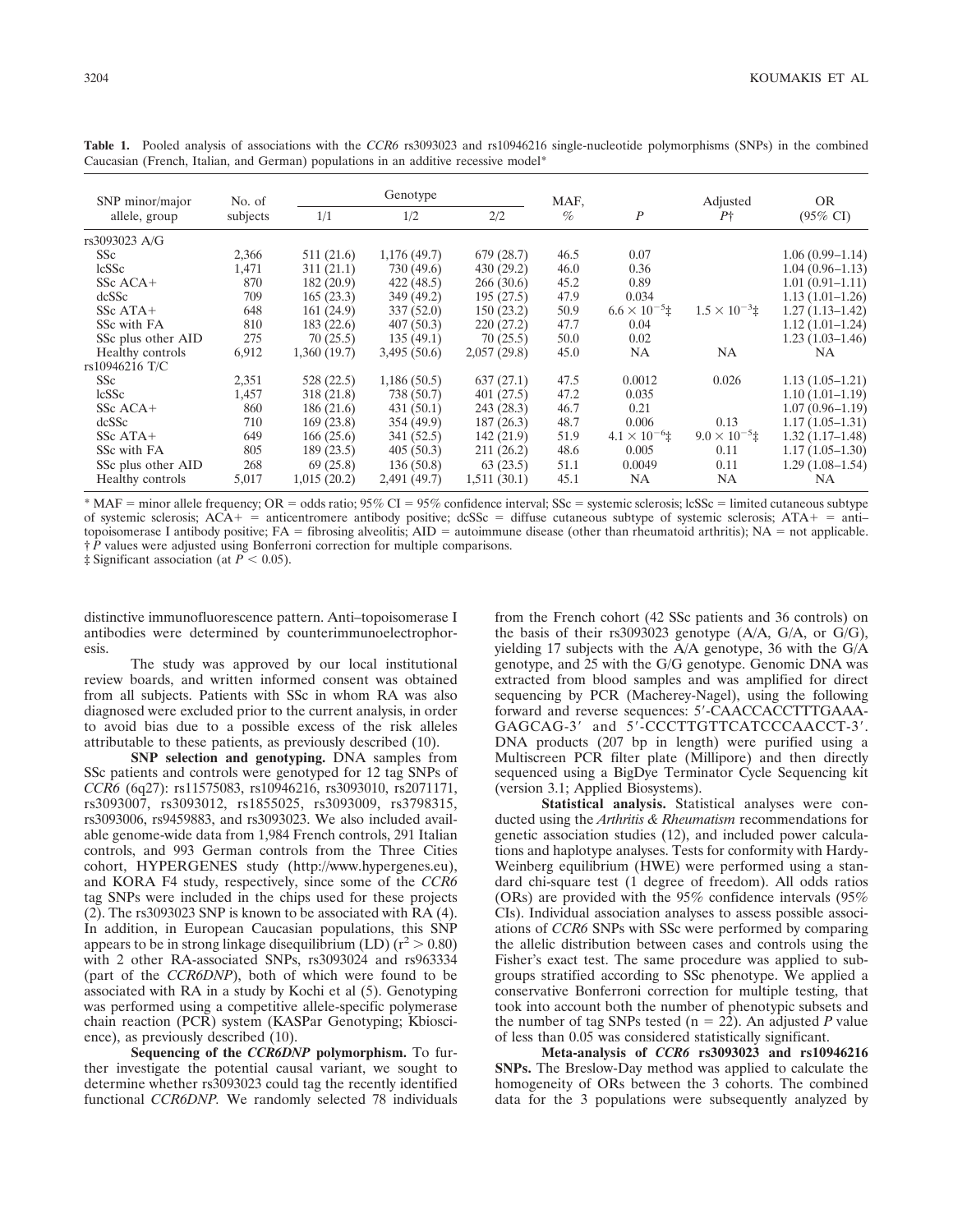

**Figure 1.** Association of *CCR6* single-nucleotide polymorphisms rs3093023 and rs10946216 with systemic sclerosis (SSc), as determined in a meta-analysis of the combined data from 3 European Caucasian populations. Forest plots show the results of the meta-analysis of the pooled data (combined) and the data from each cohort (German, Italian, and French) for the likelihood of the presence of *CCR6* rs3093023 (top) and *CCR6* rs10946216 (bottom) in patients with SSc **(A)** and in the subset of SSc patients with anti–topoisomerase I antibodies (ATA) **(B)**. Bars show the odds ratio (OR) with 95% confidence intervals, relative to healthy controls (set at 1.0), analyzed using the Cochran-Mantel-Haenszel test. NS adjusted *P* value  $(P_{\text{adj}})$  not significant.

calculating the pooled ORs, using a Cochran-Mantel-Haenszel test for stratified analysis.

**Power calculation.** The power of the data from the meta-analysis was assessed using the R program (version 2.15.2). Taking into account the expected frequency of the *CCR6* rs3093023 minor allele (40.6%) in the general population, the combined set of 2,411 SSc cases and 7,084 controls provided a power of 98.0% to detect an association between SSc and these variants, with an OR of 1.3 at the 5% significance level.

#### **RESULTS**

**Association of** *CCR6* **polymorphisms with SSc and its main subtypes.** Twelve *CCR6* polymorphisms were genotyped in 3 European populations (French, Italian, and German). The average genotyping call rate was higher than 98% in all 3 cohorts. Of note, the number of controls from each cohort differed between the various tested SNPs according to the availability of the gene chips provided by collaborators. Because of our large experience and previous studies using these sam-

ples, which were obtained from subjects of different geographic origins but of the same ethnicity, we were confident that the homogeneity of the 3 cohorts could be validated. Therefore, we directly performed combined analyses of the data in order to achieve the largest statistical power. Homogeneity of the cohorts was indeed confirmed by the Breslow-Day test, the results of which showed no evidence of interpopulation heterogeneity.

We thus conducted a meta-analysis of the pooled data from the 3 cohorts, using a Cochran-Mantel-Haenszel test under fixed effects. All SNPs studied in the *CCR6* gene region were in HWE in Caucasian controls. We found an association between the *CCR6* rs10946216 polymorphism and susceptibility to SSc in the pooled analysis (Table 1).

To investigate the possible association of the *CCR6* polymorphisms with specific clinical features of SSc, we stratified the patients according to the main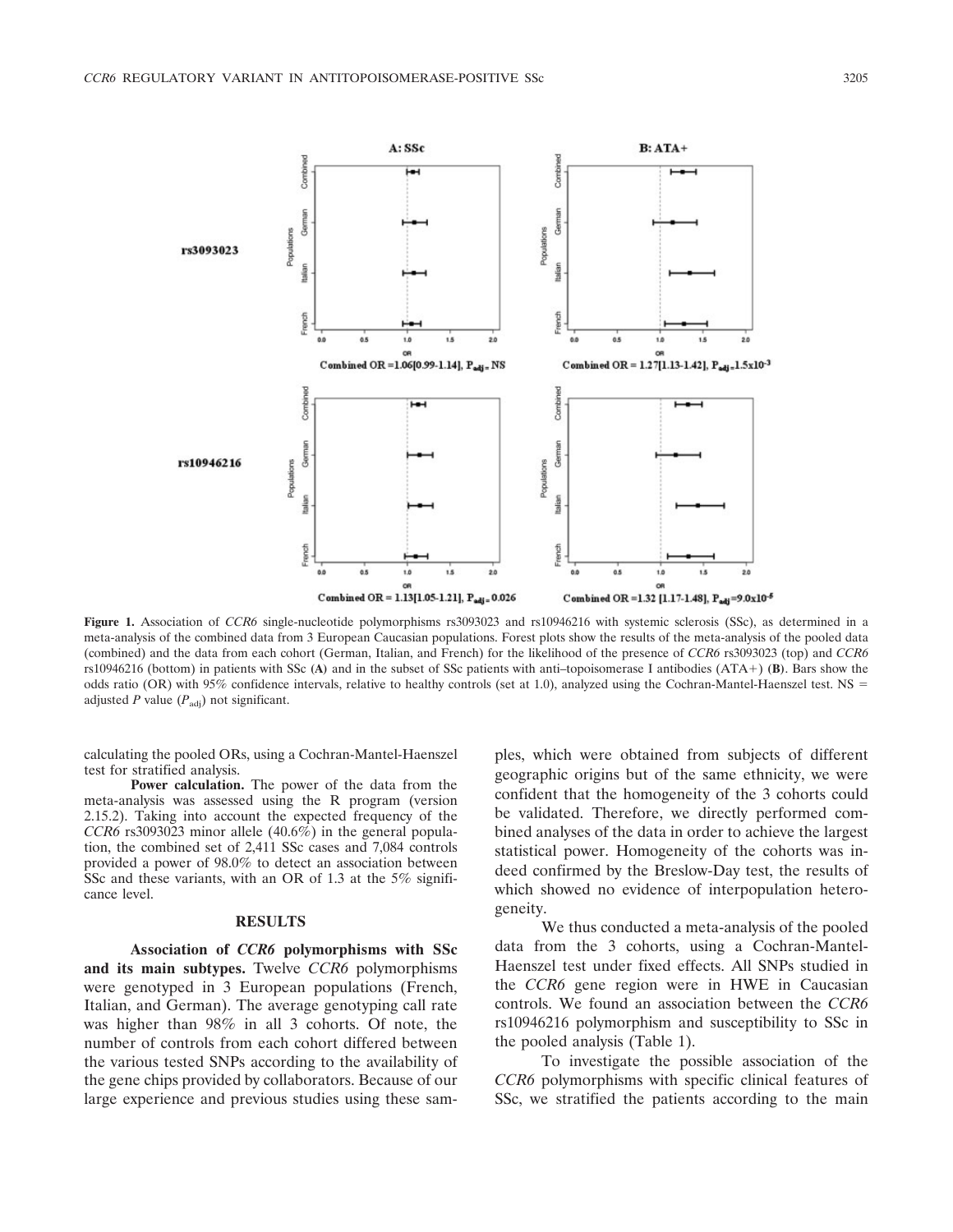

**Figure 2.** Linkage disequilibrium (LD) of polymorphisms and haplotype block structure of the *CCR6* gene within the combined healthy control population. Blocks connecting pairs of single-nucleotide polymorphisms (SNPs) are shaded according to the strength of the LD between the SNPs, ranging from 0.0 (solid white) to 1.0 (solid black), as measured by  $r^2$  values, which are given as numeric values within each box.

SSc subtypes. We observed a significant increase in the frequency of the *CCR6* rs3093023 A allele and rs10946216 T allele in the antitopoisomerase-positive subset of SSc patients compared with controls (for rs3093023, OR 1.27, 95% CI 1.13–1.42, adjusted *P* [*P*<sub>adi</sub>]  $= 1.5 \times 10^{-3}$ ; for rs10946216, OR 1.32, 95% CI 1.17– 1.48,  $P_{\text{adj}} = 9.0 \times 10^{-5}$ ) (Table 1 and Figure 1).

In addition, intracohort analyses found that the frequencies of the *CCR6* rs3093023 A allele and rs10946216 T allele were significantly increased in antitopoisomerase-positive SSc patients compared with SSc patients who were negative for antitopoisomerase antibodies (for rs3093023, 50.9% versus 45.3% [OR 1.25, 95% CI 1.09–1.42,  $P = 0.0009$ ; for rs10946216, 51.9% versus 46.5% [OR 1.24, 95% CI 1.08–1.41, *P* 0.0014]). No association was observed between antitopoisomerase-negative SSc and the presence of either rs3093023 (OR 1.01, 95% CI 0.94–1.10,  $P = 0.74$ ) or  $rs10946216$  (OR 1.07, 95% CI 0.98–1.16,  $P = 0.13$ ). Details on the allelic distribution of the 2 SNPs in each of the cohorts is available from the corresponding author upon request. No association was found between the SSc subtypes and any of the other *CCR6* SNPs investigated (rs11575083, rs3093010, rs2071171, rs3093007, rs3093012, rs1855025, rs3093009, rs3798315, rs3093006, or rs9459883).

*CCR6* **haplotype analysis and LD relationship in healthy controls.** The 2 SNPs found to be associated with susceptibility to SSc, rs3093023 and rs10946216, were in strong LD ( $r^2 \ge 0.80$ ) in the combined European Caucasian control population (Figure 2). Two of the haplotypes formed of these 2 SNPs had a frequency of -5% in controls. The AT haplotype, containing the minor alleles of the rs3093023 and rs10946216 SNPs, was more frequent among SSc patients than among controls (46% versus 44%;  $P = 0.0096$ ) in the combined cohort. Moreover, the AT haplotype was also found to be significantly associated with anti–topoisomerase I–positive SSc (haplotype frequency of 50% in antitopoisomerase-positive SSc patients versus 44% in controls;  $P = 6.9 \times 10^{-6}$ ) (results available from the corresponding author upon request).

**Sequencing of the** *CCR6DNP* **polymorphism.** Direct sequencing of the functional dinucleotide polymorphism of *CCR6*, *CCR6DNP*, in DNA samples from 78 individuals for whom the rs3093023 genotype was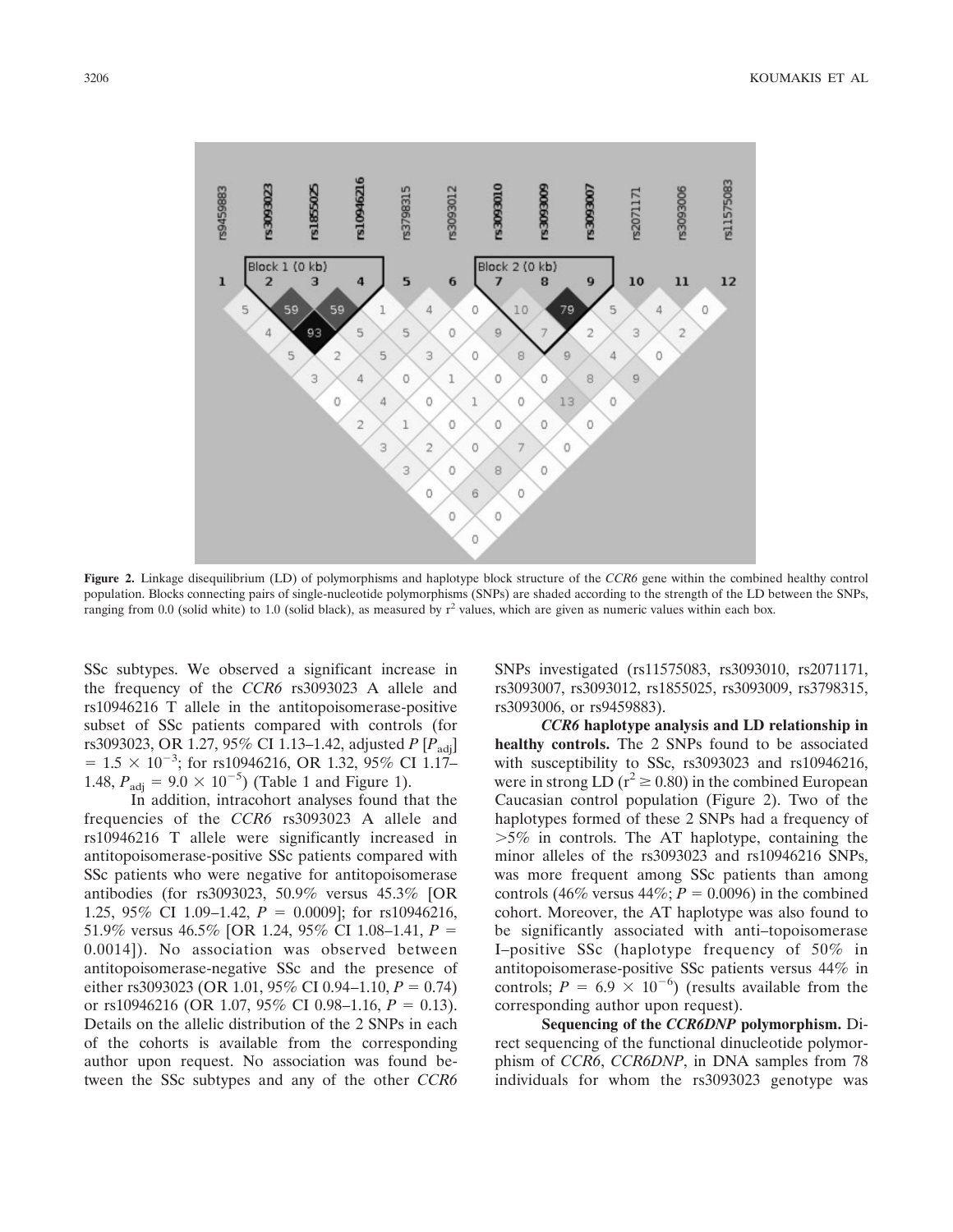known revealed the presence of 5 genotypes: the TG/TG genotype (23.1%), the heterozygous genotypes TG/CG (46.2%), TG/CA (1.3%), and CG/CA (3.8%), and the homozygous CG/CG genotype (25.6%) (results available from the corresponding author upon request). Presence of the *CCR6DNP* TG/TG genotype was correlated with presence of the A/A genotype of rs3093023 in 94.1% of SSc patients. These results suggest that the rs3093023 A allele could tag the *CCR6DNP* TG allele in the entire genotyped cohort.

#### **DISCUSSION**

To our knowledge, the present study, which analyzed data from a very large population of European Caucasian subjects, is the first to demonstrate an association between *CCR6* polymorphisms and susceptibility to SSc. Moreover, the most remarkable association was observed with the antitopoisomerase antibody–positive subset of SSc, for both the rs3093023 SNP (OR 1.27) and the rs10946216 SNP (OR 1.32). Results of the intracohort analyses further supported this preferential association with the antitopoisomerase-positive subtype, suggesting that the risk variant could contribute to a disease-specific phenotype and, furthermore, might be considered to be a specific marker of severe disease, since antitopoisomerase antibody positivity is known to be associated with more severe disease, both in terms of skin diffusion and according to the extent of organ involvement (13). An association between *CCR6* risk alleles and disease-specific autoantibody production has also been demonstrated in patients with RA. Indeed, different patterns of allelic associations between anti– citrullinated protein antibody (ACPA)–positive RA and ACPA-negative disease have been described at several loci, including *CCR6* (14).

It is noteworthy that this association with *CCR6* has not been previously found in GWAS studies in patients with SSc. This might be attributed to a possible underestimation of the effect sizes in previous studies, which were low-to-moderate and may not have reached genome-wide significance, but had true effects. Furthermore, phenotypic and genotypic heterogeneity may also explain some of the false-negative results in prior GWAS studies. Although the splitting of subjects into distinct phenotypic subtypes may decrease the power to identify potential associated loci, we believe that it is a major step in the genetic analysis of complex traits.

It is also important to point out that the comparison of patients with SSc of a particular disease subset to patients without this trait (case–case analysis) is more relevant for biomarker identification than is a comparison of patients with the disease manifestation to unaffected controls (case–control analysis). However, in studies of rare diseases, this may be a limitation, because collection of large sample sizes that would allow analysis of relevant disease subsets could be difficult. Results of the studies in the 3 independent cohorts included herein were mainly suggestive of an association between *CCR6* polymorphisms and the antitopoisomerase-positive SSc subset (results available from the corresponding author upon request), but the current meta-analysis was able to reveal a convincing and significant association.

The strong LD observed between the *CCR6* SNPs rs10946216 and rs3093023 in our control population raised the question as to what might be the causal variant in SSc. Both of these SNPs are located in noncoding regions. To further address this question, we sought to determine whether the functional triallelic dinucleotide polymorphism *CCR6DNP*, which was previously identified as being associated with RA in a study by Kochi et al (5), was present in our SSc cohort, and whether this SNP was in LD with the rs3093023 SNP, for which an association with SSc was identified in the present study. The very strong correlation observed between the *CCR6DNP* TG allele and the *CCR6* rs3093023 A allele supports the hypothesis that this functional variant could be the causal variant responsible for the association with the anti–topoisomerase I antibody–positive subset of SSc.

In patients with SSc, the exact mechanisms underlying the early inflammatory stage of disease, leading to the ultimate stage of fibrosis, remain largely unknown. Evidence for a T cell–driven autoimmune response is supported by histologic findings in the skin of SSc patients during the inflammatory phase, which is marked by the presence of mononuclear cell infiltrates containing T cells, preceding the development of fibrosis. Several lines of evidence point to a role of Th17 cells and of Th17-derived cytokines in the early stage of disease pathogenesis (9,15). Indeed, increased frequencies of circulating Th17 cells have been detected in patients with SSc (9). Elevated serum levels of IL-17A and increased IL-17A expression in peripheral blood lymphocytes and skin lesions have been found in SSc patients (15). Moreover, IL-17 has been found to enhance the proliferation of human fibroblasts in vitro, and the profibrotic effects of IL-17 have been demonstrated in a murine bleomycin-induced skin fibrosis model (9). However, it has been suggested that although IL-17 cells directly promote inflammation, they may have inhibitory effects on human myofibroblasts (15). Taken